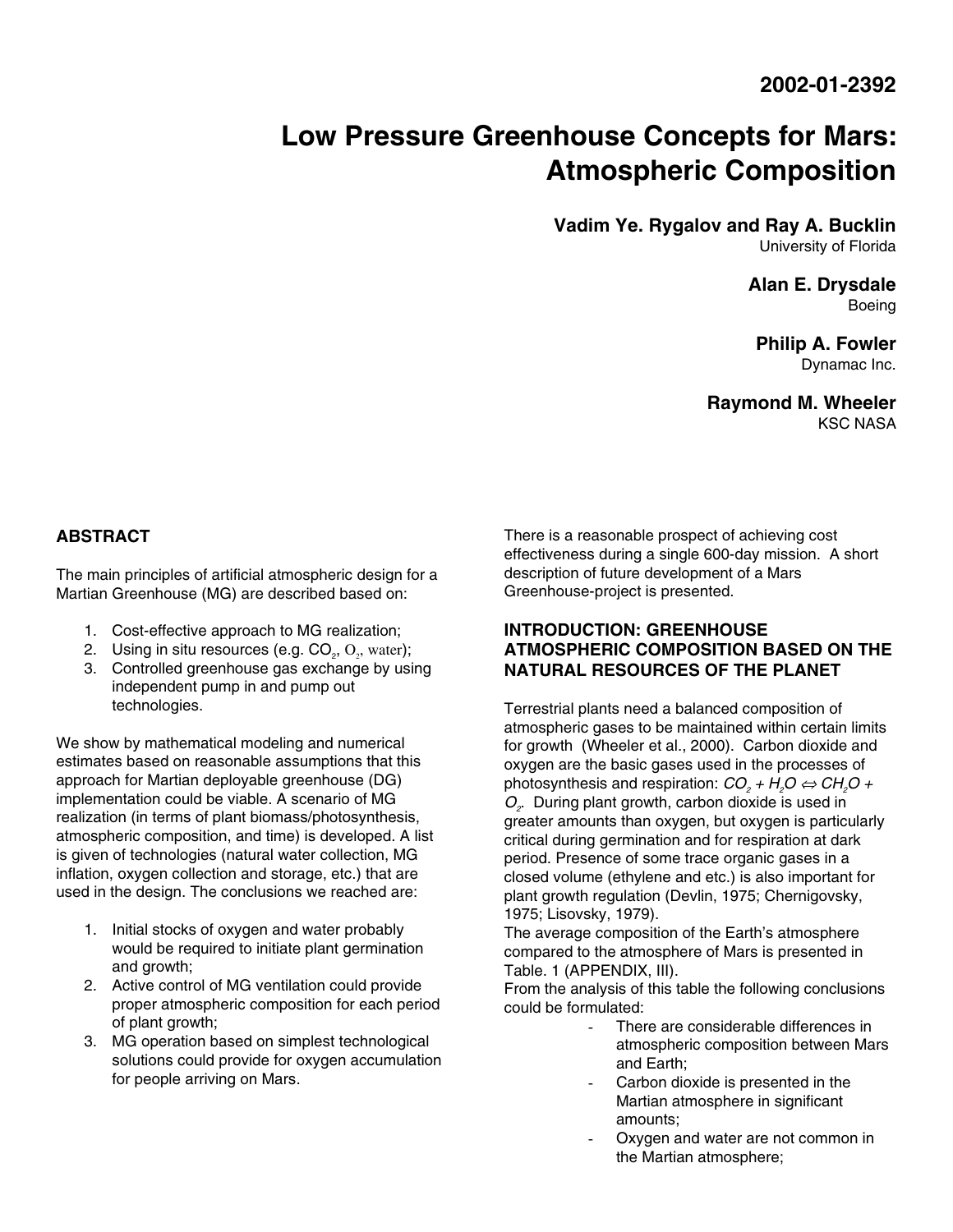- The existing Martian atmospheric composition is probably not suitable for Earth's plants growth; (other environmental parameters: temperatures, high UV – radiation, toxic gases and dust, etc., may also be a problem)
- Growing plants on Mars will require artificial growth conditions inside a closed environment.

 An analytical model can be used to simplify analysis of the minimal greenhouse atmosphere for plant growth and development. This minimal, most cost effective, atmosphere (Rygalov et al., 2001) should include  $CO<sub>2</sub>$ , O<sub>2</sub>, and water vapor at sufficient concentrations to support vigorous plant growth. We need to determine by experimentation the cost of maintaining particular conditions, and what effect different conditions would have on plant productivity. This atmosphere could probably be maintained by controlled gas exchange between the greenhouse and outside Martian air during all period of plants growth. However, due to the low concentration of oxygen and water vapor, other sources of these commodities might be more cost effective. The rate of gas exchange should be regulated to account for plant growth (photosynthesis rate changes). It is expected that any gas mixture dense enough to support plants will be adequate to maintain the mechanical pressure needed to keep the soft Deployable Greenhouse (DG) covering inflated. If the most cost effective pressure is found to be near Earth-normal pressure, there might be a problem in designing a cover that is both strong enough and transparent. Both composition of the atmosphere & DG mechanical design are closely connected through the desired exchange of air inside a greenhouse and with outside atmosphere. So, this becomes the task of Artificial Atmosphere Design (AAD). This design issue can be solved in different ways. The cheapest and most cost effective design approach is probably using of indigenous Martian resources (carbon dioxide, oxygen, water, etc.), and the lowest pressure that is suitable for vigorous plant growth.

#### **COMBINING ELEMENTS OF ARTIFICIAL ATMOSPHERE DESIGN**

The basic description of the atmospheric constituents dynamic inside enclosure could be presented as:

 Velocity of changes in atmospheric concentration (or partial pressure) of the gas =

Initial atmosphere

+ Input from outside (provided by controlled pumping-in process)

- Losses to outside (provided by controlled pumping-out process or regulated venting, and unregulated leakage)

+ Influence of system's closure (conversion or modification by plants and microbes, physical sorption, chemical reactions, etc.).

Assumptions:

- an elevated pressure is required for mechanical stabilization of DG, so greenhouse ventilation is realized by forced pumping-in and pumping-out or controlled passive venting and unavoidable leakage;
- plants inside the greenhouse take in carbon dioxide and release oxygen;
- relative humidity is maintained by evapotranspiration and condensation;
- neutral gases go through the DG without any modification; however, they may need to be purged at intervals if they result in excessive pressure.

Partial and total pressure changes are due to the following:

- gas pumped in
- gas removed
- photosynthesis and respiration
- **leakage**
- transpiration

This qualitative description is represented in the following mathematical description:

 $dPi/dt = (F/V)^*Pio + fiX/V + ((K<sub>i</sub>G)/V)^*(Pis - Pi) (K_cG_c/V)*(Pi - Pic) - (L/V)*(Pi - Pio) - (R/V)*Pi$ 

- ; where: Pi = partial pressure of certain gas inside greenhouse;
	- Pio = partial pressure of certain gas in outside atmosphere;
	- Pis = saturated partial pressure of the gas at system temperature (included in water vapor dynamic description only; Rygalov et al., 2002);
	- Pic = saturated partial pressure of the gas at cooling unit temperature (included in water vapor dynamic description only; Rygalov et al., 2002);
	- $F =$  outside air flow rate into greenhouse;
	- $R =$  inside air flow rate out from greenhouse (or in other words forced leaks);
	- $L =$  total free leaks flow rate;

(*Note*: parameters F, R and L characterize the regime of greenhouse ventilation);

- $V =$  total volume of greenhouse;
- $X =$  plants biomass;
- fi = specific rate of gas conversion in photosynthetic processes (can be positive, for example for  $O<sub>2</sub>$ , or negative, for example for  $CO<sub>2</sub>$ );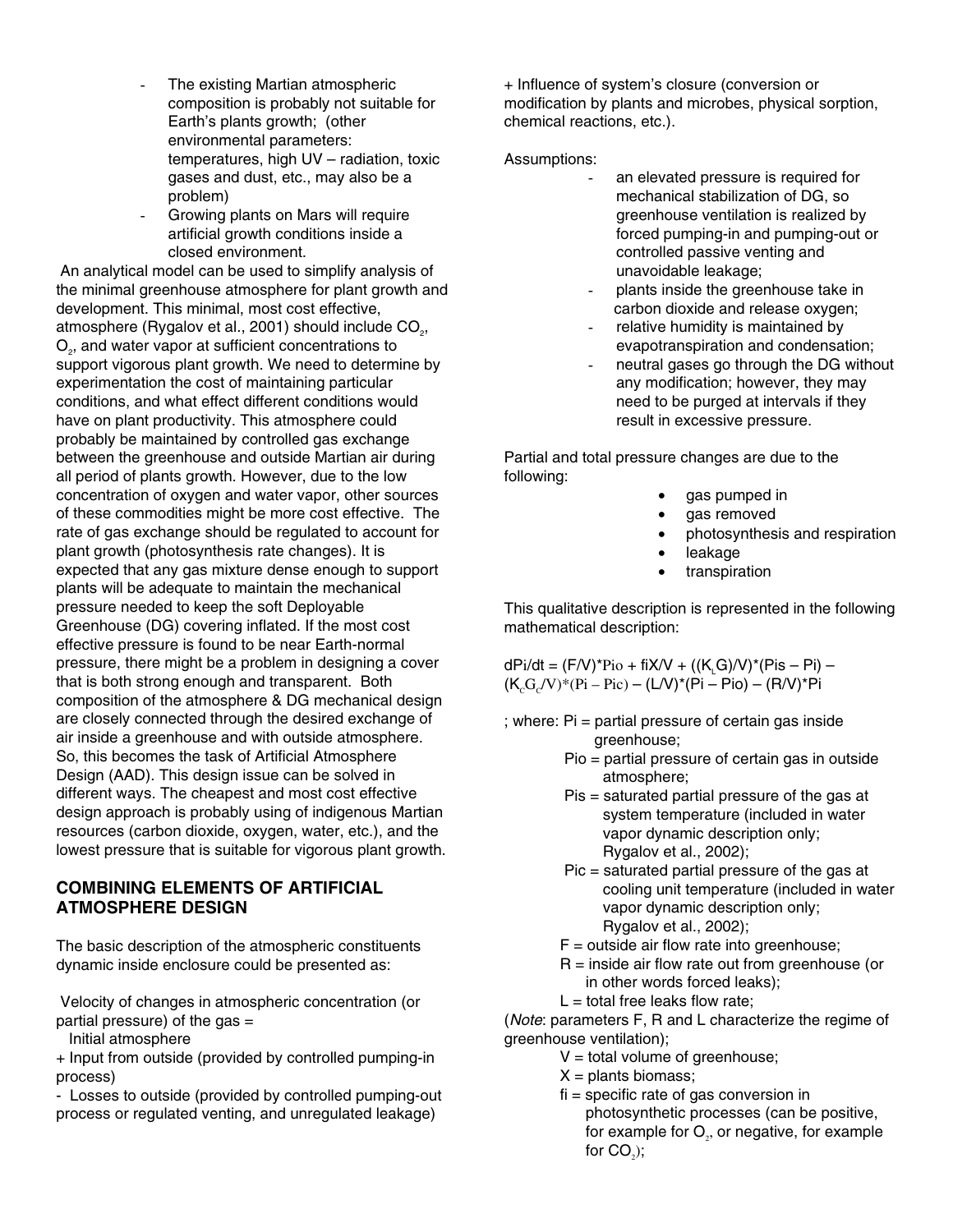- $G =$  area of the gas evaporation (included in vapor dynamic description only; Rygalov et al., 2002);
- $G<sub>c</sub>=$  area of gas condensation (included in vapor dynamic description only; Rygalov et al., 2002);
- $K =$  specific rate of gas evaporation (included in vapor dynamic description only; Rygalov et al., 2002);
- $K_c$  = specific rate of gas condensation (included in vapor dynamic description only; Rygalov et al., 2002);
- $t = time$ .

This mathematical description is not specified for certain physical unites.

The total dynamic pressure in the system is equal to the sum of the individual dynamic pressures for all gases in the system. It is assumed in the equation presented that DG operation is developing with a constant system temperature. Any changes in temperature could be taken into account through changes of numerical values parameters of the model, but wide temperature swings are generally detrimental to plants.

The mathematical model presented includes the most general processes determining gaseous dynamic of the greenhouse (Henderson et al., 1997; Johnson, 1999). Any other components of DG atmospheric composition dynamic (trace contaminants, or some specific sources and sinks of gases) could be easily introduced in further specific development of this model.

For calculation of DG atmospheric composition this mathematical approach is applied to each constituent gas, including:

- 1.  $CO_2$ ;
- 2.  $Q_2$ ;
- $3. H<sub>2</sub>O;$
- 4. Neutral gases;
- 5. Ethylene and trace gases (neglected in the approach developed in the paper);
- 6. Total pressure.

The solution of the differential equation for each atmospheric gas was obtained by standard well - known methods, and is presented in the (APPENDIX, I). We are going to use the steady - state part of this solution only in further consideration.

### **EXPERIMENTAL REALIZATION**

Some of the equation parameters that characterize a greenhouse enclosure can be more easily measured experimentally (for example:  $K_1, K_2, F, L, R$ ) than calculated directly. For these experimental measurements a Martian Greenhouse prototype was developed. The prototype, shown in Fig. 1, has a hemispheric Lexan cover installed on a stainless steel base. The prototype had a diameter of  $\sim$  1 m, and a

total volume of  $\sim$  0.417  $\text{m}^3$ . We envisage the top being made of soft transparent materials for operational use. Soft materials are planned to take a test in later works. The prototype includes the following internal environmental controls:

- a cold coil with an external chilled water source;
- resistance heating elements;
- an air circulation fan:

A pump with rate  $\sim$  5 L/min air under 101.3 kPa is provided for gas exchange between the system and the outside air of Thermotron. This system allows us to realize a closed water cycle and provides atmospheric gases from outside.



 **Fig. 1. Martian Greenhouse Prototype (MGP).**  (In the center of the Dome there is system climate control tower that includes a coolant coil and a water distribution unit.)

This MG prototype was designed to be installed inside another vacuum chamber that allows us to imitate Martian surface conditions. The vacuum chamber (Thermotron, Fig.2) has the following internal dimensions: 1.22 m-width, 1.22 m-height, and 1.62 mdepth. It provides environmental control that ranges from terrestrial to Martian conditions:

- temperature  $\sim$  -72 to +177 °C:
- pressure  $\sim$  0.1 kPa ( $\sim$  1 mm Hg) to  $\sim$ 101.3 kPa ( ~ 768 mm Hg, atmospheric pressure on Earth).

The chamber was equipped with three high-pressure sodium lamps which provided illumination from  $\sim$  85 to 135  $W/m^2$  for plants. These light conditions are assumed closely imitate Martian.

This equipment provides the ability to simulate a wide range of conditions expected to be encountered on Mars. Results of preliminary tests performed to obtain numerical values of constants for further calculations are shown in Table 2.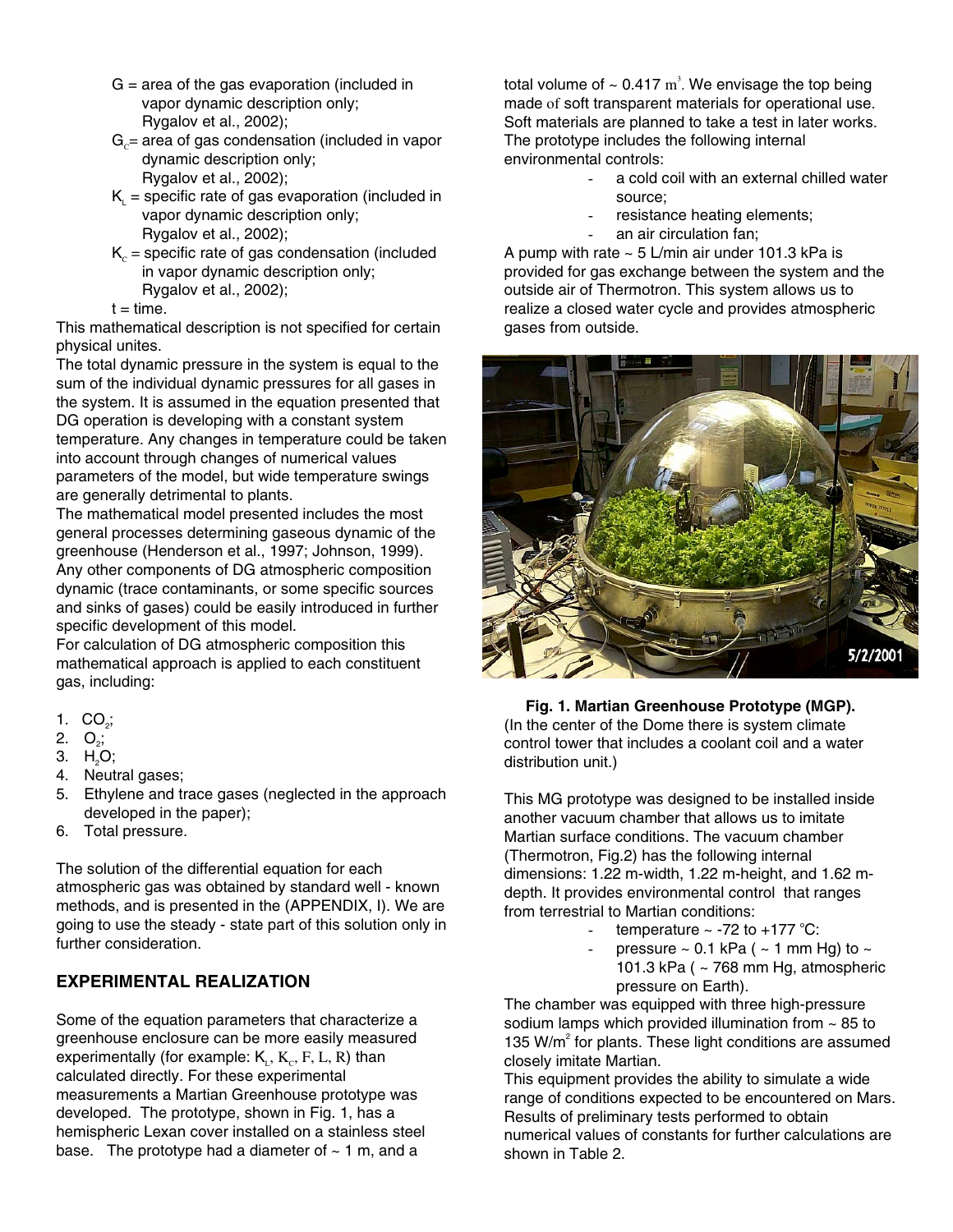

#### **Fig. 2. Thermotron – set up for plant growth simulation under Martian conditions (KSC NASA).**

These preliminary numerical values (presented in Table. 2, APPENDIX, IV) were used for direct application or calculation of the mathematical model constants.

# **NUMERICAL ESTIMATES**

Changes in the MG atmospheric composition were calculated using the mathematical theory developed above and the standard version of MathCAD 2000 for this greenhouse configuration (APPENDIX, II). Results of the calculation are presented on the graphs below.

Pressure, kPa



Forced Ventilation Rate, L/min

Proper region of ventilation parameters obtained on the basis of steady-state calculation cycle (Atmospheric Management Cycle, APPENDIX, V):

| Po(0.63)      | 6.825  | kPa |
|---------------|--------|-----|
| $P_{W}(0.63)$ | 2.233  | kPa |
| Pc(0.63)      | 0.387  | kPa |
| Pn(0.63)      | 0.647  | kPa |
| P(0.63)       | 10.092 | kPa |

#### **Fig. 3. MG prototype atmospheric composition with developed plant biomass under different gas exchange rates (forced ventilation).**

The initial atmospheric composition was chosen on the basis of the following assumptions:

- 1. Partial oxygen pressure  $>$  ~3 kPa at least (Wheeler R. M. et al., 2000)
- 2. Partial carbon dioxide pressure > 0.05 kPa, but < ~2 kPa (Wheeler R. M. et al., 2000);
- 3. Water vapor pressure should create RH  $\sim$ 60 to 70 % (Wheeler R. M. et al., 2000);
- 4. Neutral gases do not influence plant growth at any anticipated pressures;
- 5. Steady-state calculation cycle (APPENDIX, II & V);
- 6. 10 kPa is assumed for this model total pressure value (pressure differential in this case is  $\sim$  9 kPa for Mars and Thermotron experimentation).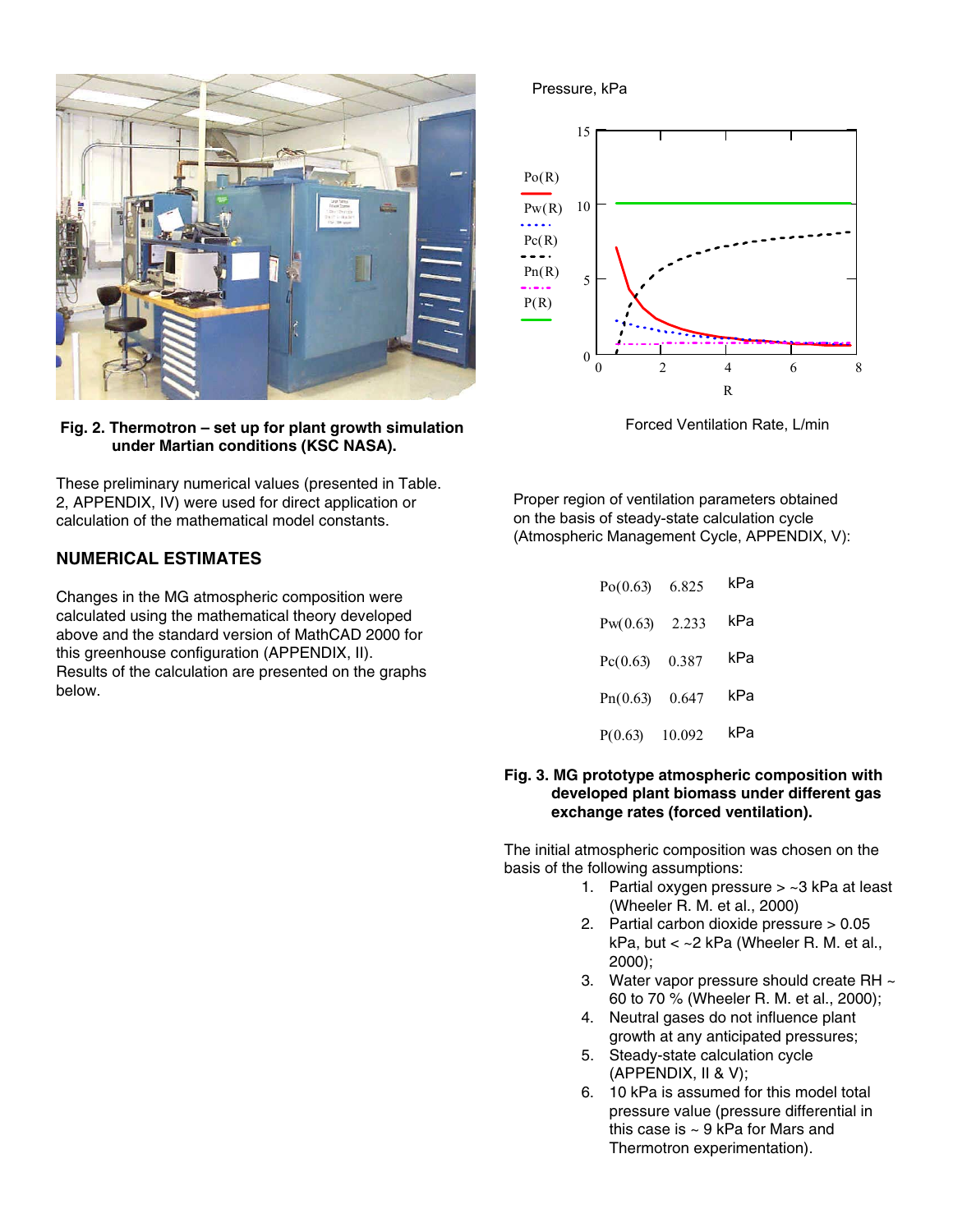For another assumed DG total pressure atmospheric composition could be recalculated on the basis of algorithm suggested.

- Here:  $Po(R) =$  partial pressure of oxygen in DG atmosphere, kPa;
	- $Pc(R) =$  partial pressure carbon dioxide, kPa;
	- $Pn(R) =$  partial pressure of neutral gaseous, kPa;
	- $Pw(R) =$  partial pressure of water vapor, kPa;
	- $P(R) =$  total Martian DG atmospheric pressure, kPa;
	- $R =$  total gas exchange rate,  $L/min$ .

Pressure, kPa



Photosynthesis Rate, kPa/day

#### **Fig. 4. MG prototype atmospheric composition with plant biomass (photosynthesis rate) changing from seeds to developed plant.**

(Partial pressures of atmospheric constituents

marked as for the previous graphs:

are

- $Po(F)$  = partial pressure of oxygen in DG atmosphere, kPa;
- $Pc(F) =$  partial pressure carbon dioxide, kPa;
- $Pn(F) =$  partial pressure of neutral gaseous, kPa;
- $Pw(F) =$  partial pressure of water vapor, kPa;
- $P(F) =$  total Martian DG atmospheric pressure, kPa;
- $F =$  photosynthesis rate in kPa/day.)

This graph shows the transition process of biomass growth (and consequently photosynthesis rate increasing), which is assumed not to be limited by the system design. The ventilation rate is the rate of changes of air inside enclosure during the process of plant

cultivation. Total pressure rises because the rates of photosynthesis and plant transpiration increase during the process of plant biomass growth.

It is seen that at the stage of germination, the partial pressure of oxygen is not enough for plants root respiration, which requires at least ~ 3 kPa, (Wheeler et al,, 2000). To ensure that the roots have adequate oxygen, the partial pressure of oxygen in the air might need to be elevated. Thus, we assume that the partial pressure of oxygen required in the air to be about 6 kPa. To achieve this, an additional stock of oxygen will need to be provided during the early stages of plant growth. An example of enriching with oxygen is presented in Fig. 5. In this case, oxygen is added at a continual rate. For a real system, it would be simpler to add a fixed quantity of oxygen, if this can be done without generating excessive pressures.



Pressure, kPa

Photosynthesis Rate, kPa/day

### **Fig. 5. Corrected with additional stock of oxygen version of MG atmospheric composition.**

- (Po = partial pressure of oxygen in DG atmosphere, kPa;
- Pc = partial pressure of carbon dioxide, kPa;
- Pn = partial pressure of neutral gaseous, kPa;
- Pw = partial pressure of water vapor, kPa;
- $P =$  total Martian DG atmospheric pressure, kPa;
- $R =$  total gas exchange rate,  $L/min$ ;
- $PR(F) = oxygen accumulation rate, kPa/day.$ )

The change of Martian Greenhouse atmospheric composition over time is shown in Fig. 6 for 180 days of plant biomass development.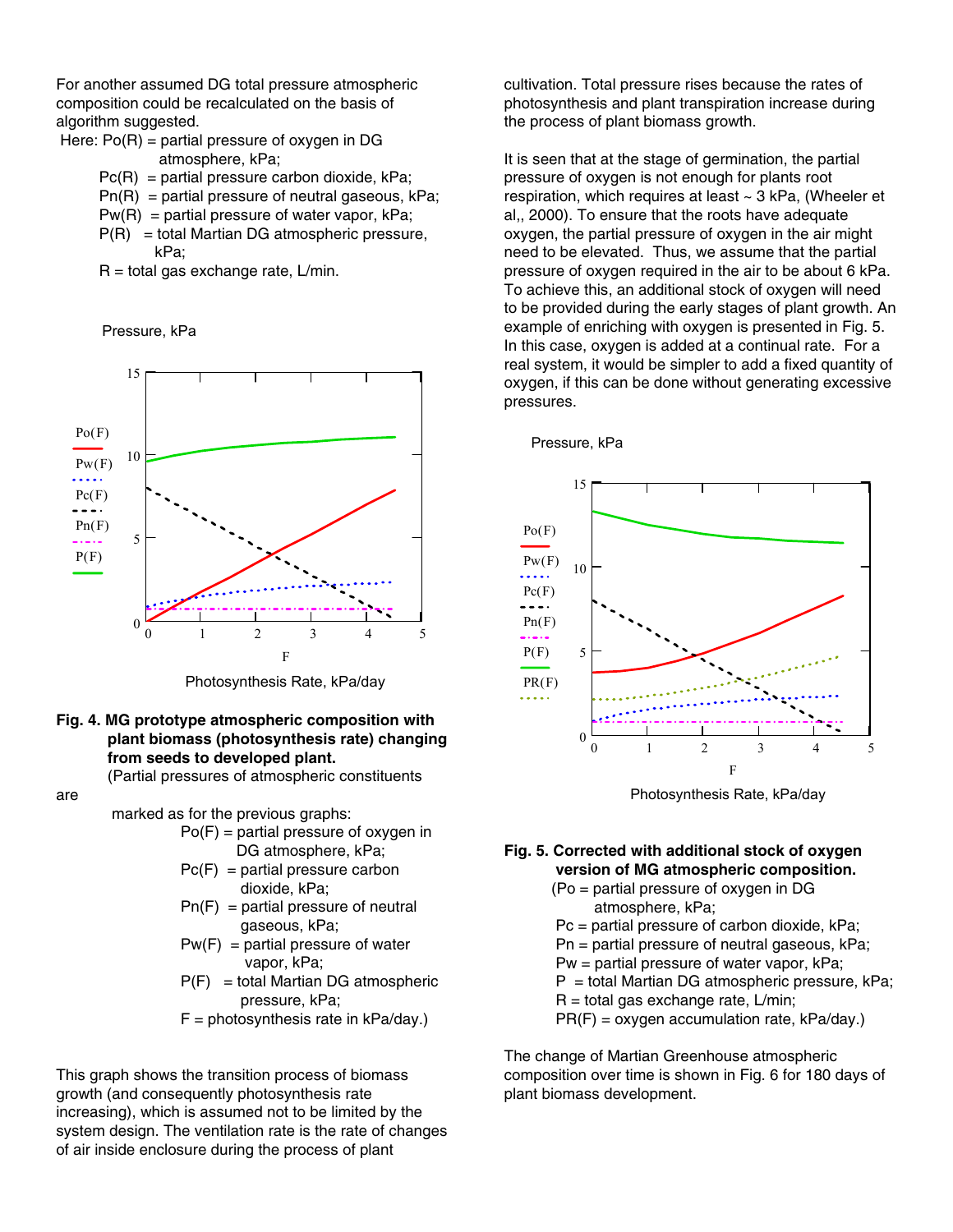Pressure, kPa



# **Fig. 6. Martian DG atmospheric composition during 180-days plant biomass production cycle.**

It is seen from Figure 6 that a regime of Martian DG gas exchange exists that could provide more or less constant atmospheric conditions for plant cultivation during a relatively long period of time.

So, from analysis of the results of calculations, the following preliminary conclusions were derived:

- Martian carbon dioxide could be used for inflation and further ventilation of a MG while maintaining concentrations of the main atmospheric gases at levels acceptable for plant growth;
- Initial stages of MG implementation require a preliminary stock of oxygen that could be used during plant germination;
- The main constituents of MG atmospheric composition are expected to be: carbon dioxide  $\sim$  1.0 kPa; oxygen  $\sim$  6.0 kPa; water vapor  $\sim$  3.0 kPa. (These conditions are assumed to be acceptable for plants and should be tested in long - term experiments).

These results allow us to formulate in general terms the scheme of Atmospheric Management Cycle (AMC) for MG (Table. 3, APPENDIX, V).

# **CONCLUSIONS**

From our theoretical estimates using reasonable assumptions and some preliminary measurements of a MG prototype operating in simulated Martian conditions we can conclude:

- 1. It is possible to create and maintain an artificial atmosphere of suitable for plant growth by using the Martian atmosphere with minor additions (initial oxygen, and may be liquid water);
- 2. This initial oxygen what could be transported from Earth or collected on Mars for 3 crew members is about 16 kg;
- 3. The initial amount of liquid water for proper level of humidity what could be collected on the Mars (not transported from the Earth) for 3 members of the crew (Rygalov et al., 2001) is about 300 kg (sanitary needs are not included).
- 4. This water could be maintained without losses during a long period of time within closed water cycle (with small periodical additions from outside to compensate unavoidable losses).
- 5. The amount of oxygen what could be collected during period of MG automatic operation together with initial amount for plant germination could be about 120 kg and can be considered as emergency stock (for 3 person it provides  $\sim$  45 days, ~ 1.5 Earth's months survival in the case of some accidents).

The approach presented for growing plants on Mars may make bio-regeneration more cost effective by using in-situ resources (Table. 4, APPENDIX, VI). We expect that further improvements might include use of Martian soil as a substrate, and use of Martian water, particularly if it is readily available as is suggested on the basis of early data from the Mars Odyssey mission (Wheeler et al., 2000).

# **SCENARIO OF MARTIAN DG DEVELOPMENT AND IMPLEMENTATION**

From Table 1 (APPENDIX, III) it is seen that the main gases for maintaining biological processes  $(CO<sub>2</sub>, O<sub>2</sub>, H<sub>2</sub>O<sub>2</sub>)$ as vapor) are present in the atmosphere of Mars but in undesirable amounts and proportions for terrestrial plant growth. So, there is, probably, no need to transport these gases to Mars from the Earth. The technological task is to collect the gases that are lacking (oxygen, mainly) in the required amounts on the Martian surface and then to start plant cultivation. Water vapor will appear in the process of evaporation in a proper amount (Wiederhold, 1997; Rygalov et al., 2002) once liquid water for plant cultivation will be collected (Levin et al., 2000). (But all these planning actions require producing the estimates for mass of the technological equipment in comparison to the mass of resources collected.) Hence, the approximate scenario of MG implementation on Mars could be as shown in Table 5 (APPENDIX, VII). It is seen from the Table. 3 (APPENDIX, V), that technologies for the creation and maintenance of artificial atmospheres on the basis of the Martian atmosphere are important. These technologies are not yet completely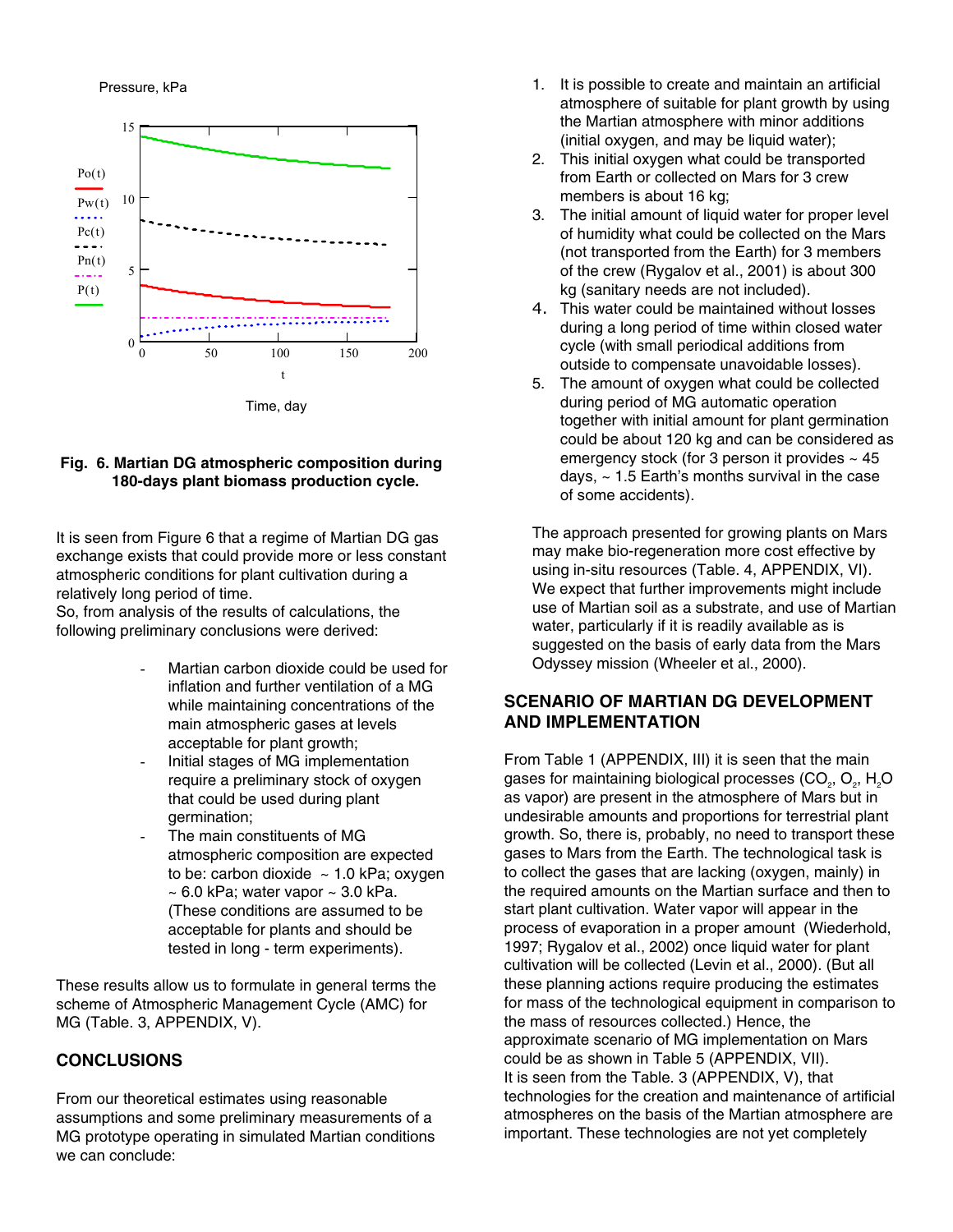available, so there is a need for their development. This approach will depend on:

- optimal environmental requirements for plant cultivation (illumination,  $CO<sub>2</sub>$  level, temperature,  $O<sub>2</sub>$ level , relative humidity, etc.) that must be achieved;
- natural environmental composition of the planet.

# **FUTURE WORK**

The approach presented for growing plants on Mars may make bio-regeneration more cost effective by using insitu resources. We expect that further improvements might include use of Martian soil as a substrate, and use of Martian water, particularly if it is readily available as is suggested by early data from the Mars Odyssey mission (Wheeler R. M. et al., 2000). Validation of this approach will require that we:

- 1. Determine the optimal environmental requirements for growing terrestrial plants using Martian resources; time of testing  $\sim$  1 year, including period of experimental preparation (with proper funding). This will require both literature search and further experimentation.
- 2. Testing of the technologies of maintaining the MG internal environment using the simulated Martian environment; approximate time of testing  $\sim$  3 year, including period of preparation (with proper funding).

# **ACKNOWLEDGMENTS**

Thanks to:

- University of Florida Agricultural and Biological Engineering Department (theoretical and psychological support);
- BOEING Corp. (theoretical and psychological support);
- NASA KSC Life Sciences Department (theoretical, experimental, psychological support);
- Dynamac Corporation (experimental, financial, psychological support);
- INS USA (organizational and psychological support);
- All colleagues and friends around the world (general support).

### **REFERENCES**

1. Closed System: Man-Higher Plants ( 4-th Munths Experiment ). Edit. by prof. G. M. Lisovsky. Novosibirsk: Nauka, 1979, 160 p.

2. Devlin R. M. Plant Physiology. D. Van Nostrand Company, 1975, 600 p.

3. Experimental Ecological Systems Including Men. Edit. by Ac. V. N. Chernigovsky. The Problems of Space Biology, V. 28. Moscow: Nauka,1975, 312 p.

4. Henderson S. M. , Perry R. L. , Young J. H. Principles of Process Engineering. ASAE. The Society for Engineering in Agricultural, Food and Biological Systems,

1997, 353 p.

5. Hiscox J. A. Biology and the Planetary Engineering of Mars.http://spot.colorado.edu/~marscase/cfm/articles/bio rev3.htr, 2000, 22 p.

6. Hodgman C. D. Handbook of Chemistry and Physics, A Ready – Reference book of Chemical and Physical Data. Chemical Rubber Publishing Co., Cleveland, Ohio, 1949, 2737 p.

7. Johnson A. T. Biological Process Engineering. John Wiley & Sons, Inc. 1999, 732 p.

8. Ksanfomality L. V. The planets rediscovered. Moscow: Nauka, 1978, 152 p.

9. Levin G. V. and Levin R. L. Liquid Water and Life on Mars.http://www.biospherics.com/mars/spie2/spie98.htm, 2000, 14 p.

10. Rygalov V. Ye., Bucklin R. A., Drysdale A. E., Fowler P. A., Wheeler R. M. The Potential for Reducing the Weight of a Martian Greenhouse. Proceedings of the  $31<sup>st</sup>$ International Conference on Environmental Systems, ICES2001, 2001-01-2360, SAE, 2001, 14 P.

11. Rygalov V. Ye., Fowler P. A., Metz J. M., Wheeler R. M., and Bucklin R. A. Water Cycles in Closed Ecological Systems: Effects of Atmospheric Pressure. Life Support & Biosphere Sciences, Vol. 8, No. 2, Part 2, 2002 a, (in press).

12. Wallace J. M. and Hobbs P. V. Atmospheric Science (An Introductory Survey).University of

Washington, Academic press, 1977, 469 p.

13. Wiederhold P. R. Water Vapor Measurement. Marcel Dekker,Inc. 1997, 357 p.

14. Wheeler R. M. and Martin – Brennan C., Mars Greenhouses: Concepts and Challenges, Proceedings From a 1999 Workshop, NASA Technical Memorandum 2000 – 208577, NASA KSC, 2000, 141 p.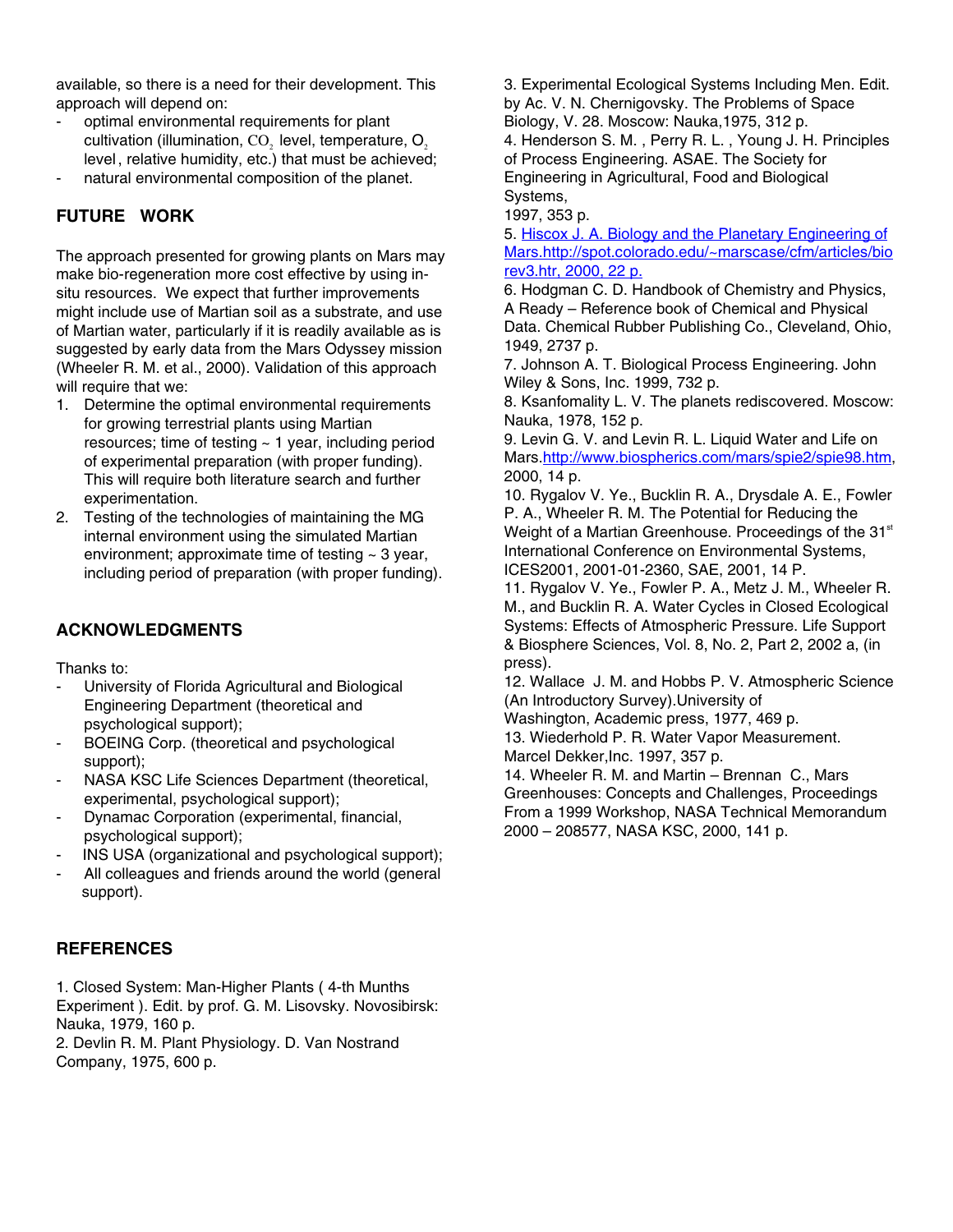# **APPENDIX**

#### **I. SOLUTIONS FOR MAIN GASEOUS DYNAMIC COMPONENTS OF MG ATMOSPHERE**

#### **1. Inflation & maintaining of pressure.**

Inflation could be described by formula:  $P = Po^{*}(1 + F/L) + (Pi - Po^{*}(1 + F/L))^{*} exp(- (L/V)^{*}t)$ Where:  $P =$  total pressure inside inflatable structure, kPa; Po = total pressure of original Martian atmosphere, kPa:  $Pi$  = initial pressure inside inflatable structure created by stock of oxygen and water vapor, kPa;  $F =$  rate of inflation, m3/sec:  $L =$  leaks rate, m3/sec;  $V =$  volume of enclosure, m3:  $t = time$ , sec. Leaks could be described by formula:  $P = Po + (Pm - Po)^*exp(- (LV)^*t)$ Where: Pm = up limit of pressure inside enclosure, kPa; Other signs are the same as in basic equation.

#### **2. Photosynthesis of plants.**

Partial pressure of the main gaseous constituents could be described by the following formulas:  $PC = (Poc - PH/L) + (Pcm - (Poc - PH/L))^* exp(- (L/V)^* t)$  $Ps = (Pos + PH/L) + (PsI - (Pos + PH/L))^* exp(- (LV)^*t)$ Where: Pc = partial pressure of CO2, kPa; Ps = partial pressure of O2, kPa; PH = rate of photosynthesis, m3/sec;

Pcm = maximum limit of partial CO2 pressure, kPa;

Psl = low limit of O2 pressure, kPa;

 Poc = outside pressure of CO2, kPa. Other signs are the same as in basic equation.

# **3. – 4. CO2 supplying & O2 removing.**

Ventilation process could be described by formulas:

 $Pc = F^*Poc/R + (Pcl - F^*Poc/R)^*exp(- (R/V)^*t)$ 

 $Ps = Psm*exp(- (R/V)*t)$ 

Where: Poc = outside CO2 pressure, kPa;

Pcl = low limit of CO2 pressure inside greenhouse, kPa;

Psm = up limit of O2 pressure inside greenhouse, kPa.

#### **II. NUMERICAL CALCULATIONS FOR MG ATMOSPHERIC COMPOSITION MANAGEMENT ALGORITHM (Continuous cultivation during period 180 days, Fig. 6)**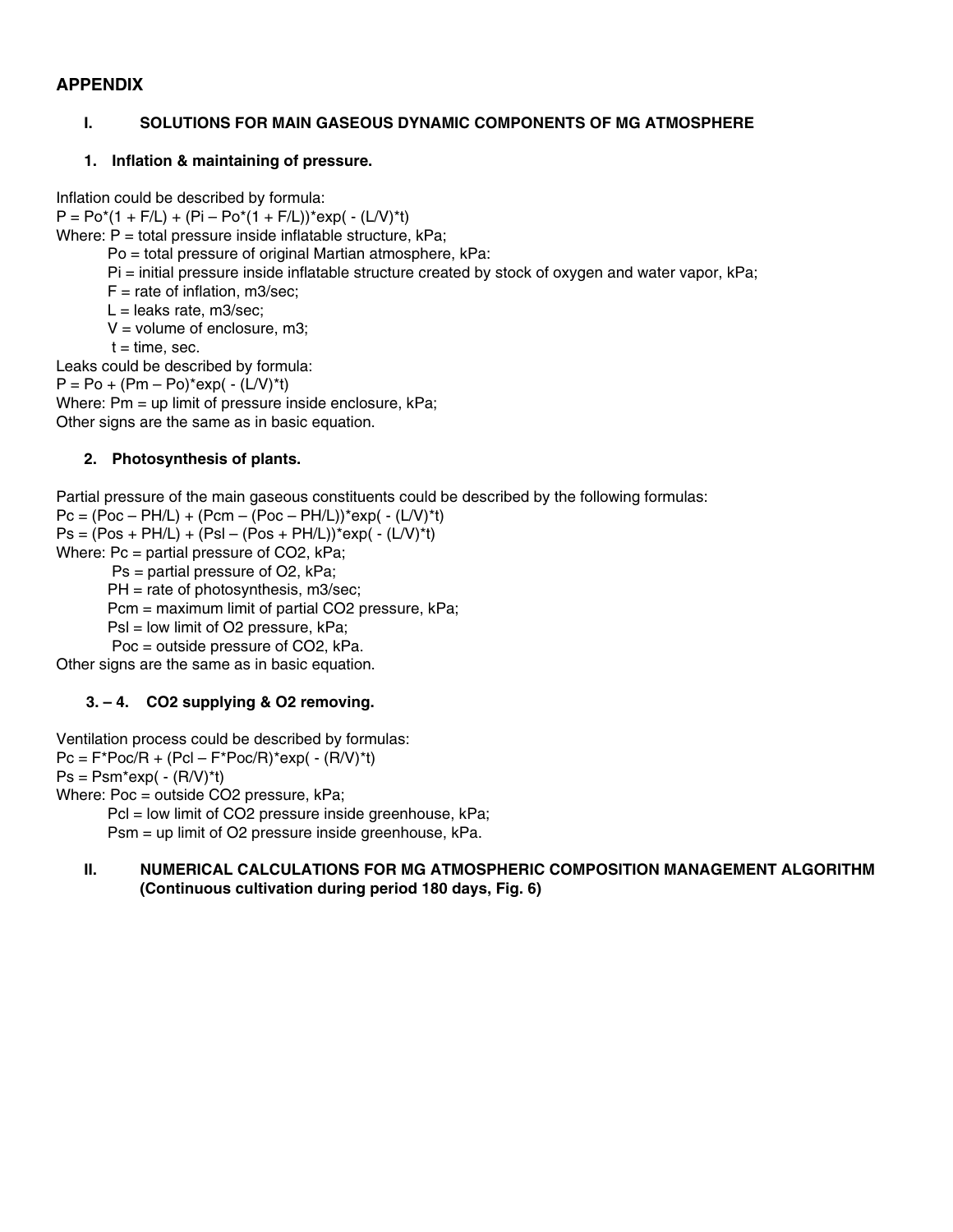# $\text{Pn}(t) = \frac{\text{P} - \text{Pw}(R)}{\text{PCe} - \text{PNe}}$  PNe  $Pc(t) = \frac{P Pw(R)}{P}$ PCe PNe  $\frac{P Pw(R)}{PCe PNe}PCe$   $\frac{4.7 (1 \text{1 exp}(\text{0.01 t}))}{R}$  $Pw(t)$   $Psw -$ 1 A Pcw  $[B \ a [4.7 (1 \ 1 \exp(0.01 t))] ]$  Psw 1 A B a  $[4.7(1 \text{ } 1 \text{ exp}(0.01 \text{ t}))]$  B a  $[4.7(1 \text{ } 1 \text{ exp}(0.01 \text{ t}))]$ R Po(t)  $\frac{4.7 (1 \text{ 1exp(0.01 t)})}{ }$  $3.9 \exp(0.01 t)$ t 01 180 a 0.43  $P_{SW}$  3.1 kPa  $P_{CW}$  1.4 kPa  $A$  0.37 m3/min  $B$  0.13 m3/min PNe  $0.05$  kPa PCe  $0.35$  kPa R  $2.3$  L/min P  $10.0$  kPa MG Atmospheric Composition vs Ventilation Rate (under ~ 10 kPa of total pressure) (growing plants, arising photosynthesis)

$$
P(t) \quad Po(t) \quad Pw(t) \quad Pc(t) \quad Pn(t)
$$

#### *Notes:*

#### **1. Symbols:**

PNe = outside pressure of neutral gases, kPa;

PCe = outside pressure of carbon dioxide, kPa;

Psw = saturated vapor pressure at  $\sim$  23 <sup>o</sup>C, kPa;

Pcw = saturated vapor pressure at the temperature of the coolant unit  $\sim$  14 C, kPa;

 $R = DG$  model gas exchange rate,  $L/m2/min$ ;

 $P =$  total pressure in the greenhouse model, nominally  $\sim$  10 to 15 kPa;

A = condensation constant for DG model, measured in experiments, m3/min;

B = evaporation constant for DG model, measured in experiments, m3/min;

a = conversion factor between photosynthesis rate and transpiration rate, dimensionless;

 $t = time$ , days;

 $Po(t) = oxygen$  partial pressure;

 $Pc(t) =$  carbon dioxide partial pressure;

 $Pw(t) = water vapor partial pressure;$ 

 $Pn(t)$  = neutral gases partial pressure;

 $P(t) =$  total pressure.

#### **2. Assumptions for algorithm:**

- There is no water vapor or oxygen outside the DG structure;
- Oxygen is supplied initially;
- Specific rate of plant biomass growth is  $\sim 0.01$  (g/g/day) (equal to the specific rate of oxygen supply at initial stages of MG operation: germination). This should be determined directly and more accurate in further tests;
- Initial values of system constants and outside atmospheric composition could be changed, depending on the DG design, planetary location and further system improvements;
- Temperature value is assumed about 20  $\rm{^{\circ}C}$ , which should be provided by proper MG systems and functional unites.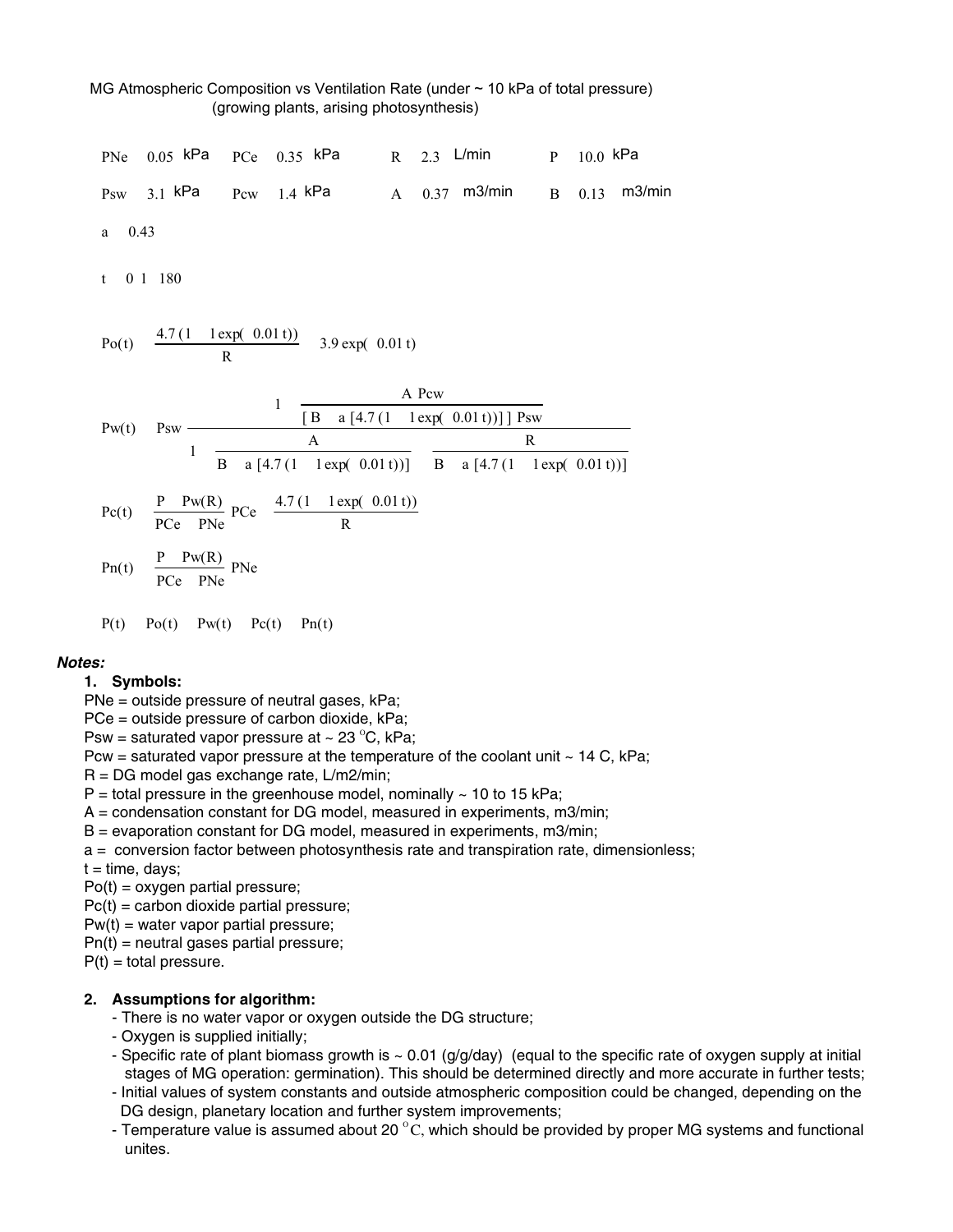# **III.** *TABLE. 1.* **COMPARISON OF ATMOSPHERIC COMPOSITIONS OF MARS AND EARTH.**

| <b>Species</b>             | Mars (surface)                                                                    | Earth (sea level)                                                                           | <b>Comments</b>                                                                                                                  |
|----------------------------|-----------------------------------------------------------------------------------|---------------------------------------------------------------------------------------------|----------------------------------------------------------------------------------------------------------------------------------|
| CO <sub>2</sub>            | $\sim 0.667$ kPa (953,200 ppm)                                                    | $\sim 0.0334$ kPa (330 ppm, minor)                                                          | Hodgman, 1949; Wallace                                                                                                           |
|                            |                                                                                   |                                                                                             | et al., 1977; Hiscox, 2000                                                                                                       |
| $N_{2}$                    | $\sim 0.02$ kPa (27,000 ppm)                                                      | $\sim$ 79.17 kPa (780,000 ppm)                                                              | Hodgman, 1949; Hiscox,<br>2000                                                                                                   |
| Ar                         | 0.0112 kPa (16,000 ppm)                                                           | $\sim$ 0.95 kPa (9,400 ppm)                                                                 | Hodgman, 1949; Hiscox,<br>2000                                                                                                   |
| O <sub>2</sub>             | 0.00091 kPa (1,300 ppm, minor)                                                    | $\sim$ 21.32 kPa (210,000 ppm)                                                              | Hodgman, 1949; Hiscox,<br>2000                                                                                                   |
| CO                         | 0.00049 kPa (700 ppm, minor)                                                      | $0.0012$ kPa ( $\sim$ 12 ppm, very minor)                                                   | Nitta et al., 1996; Hiscox,<br>2000                                                                                              |
| H <sub>2</sub> O,<br>Vapor | 0.00021 kPa (300 ppm, minor)                                                      | 0 to $\sim$ 4.3 kPa ( $\sim$ 3.2 kPa, $\sim$ 31500<br>ppm, saturated vapor at $\sim$ 25 °C) | Hodgman, 1949; Wallace<br>et al., 1977; Hiscox, 2000;<br>Levin et al., 2000                                                      |
| Ne                         | $1.75*10^{6}$ kPa (2.5 ppm, very minor)                                           | 0.0012 to 0.0018 kPa (12.0 to 18.0<br>ppm, very minor)                                      | Hodgman, 1949; Hiscox,<br>2000                                                                                                   |
| Kr                         | $0.21*10-6$ kPa (0.3 ppm, very minor)                                             | 0.0001 kPa (1.0 ppm, very minor)                                                            | Wallace et al., 1977;<br>Hiscox, 2000                                                                                            |
| Xe                         | $0.56*106$ kPa (0.8 ppm, very minor)                                              |                                                                                             | Hogdman, 1949; Hiscox,<br>2000                                                                                                   |
| $O_{\alpha}$<br>Ozone      | 0.028*10 $\degree$ to 0.14*10 $\degree$ kPa (0.04 to<br>0.2 ppm, extremely minor) | $\sim 0.0012$ kPa (0 to 12 ppm, very<br>minor)                                              | (Ozone's layer protecting<br>the Biosphere of the<br>Earth.) Wallace et al.,<br>1977; Ksanfomality, 1978;<br><b>Hiscox, 2000</b> |
| H <sub>2</sub>             |                                                                                   | 0.0051 to 0.01 kPa (50 to 100 ppm,<br>minor)                                                | Hodgman, 1949; Hiscox,<br>2000                                                                                                   |
| He                         |                                                                                   | 0.00041 to 0.00051 kPa (~4.0 to<br>5.0 ppm, very minor)                                     | Hodgman, 1949; Hiscox,<br>2000                                                                                                   |
| Total<br>pressure          | $\sim$ 0.7 kPa (variable)                                                         | $\sim$ 101.5 kPa (variable)                                                                 |                                                                                                                                  |

# **IV.** *TABLE. 2.* **PRELIMINARY NUMERICAL VALUES OF THE EXPERIMENTAL**  **DG SYSTEM PARAMETERS MEASURED IN THE PROTOTYPE.**

| ##             | <b>Parameter</b>             | <b>Numerical value</b>                | <b>Comments</b>                                         |
|----------------|------------------------------|---------------------------------------|---------------------------------------------------------|
|                | Level of illumination        | $\sim$ 85 to 135 W/m <sup>2</sup> PAR | Measured in Thermotron                                  |
| $\mathbf{2}$   | Soil evaporation rate        | ~ 0.13 to 0.19 $L/m^2$ /day           | Measured inside Dome                                    |
| 3              | Plant transpiration rate     | $\sim$ 2.3 L/m <sup>2</sup> /day      | Measured inside the Dome                                |
| $\overline{4}$ | Condensation rate (variable) | ~ 0.37 to 0.53 $L/m^2$ /day           | Measured inside the Dome                                |
| 5              | Ventilation rate (variable)  |                                       | $\sim$ 0 to 5.3 L/min (average Measured inside the Dome |
| 6              | Plant photosynthesis rate    | ~ 4.7 $L/m^2$ /day (max)              | Measured approximately                                  |
|                | Plant growth rate            | $\sim 0.01$ g/(g*day)                 | Measured approximately                                  |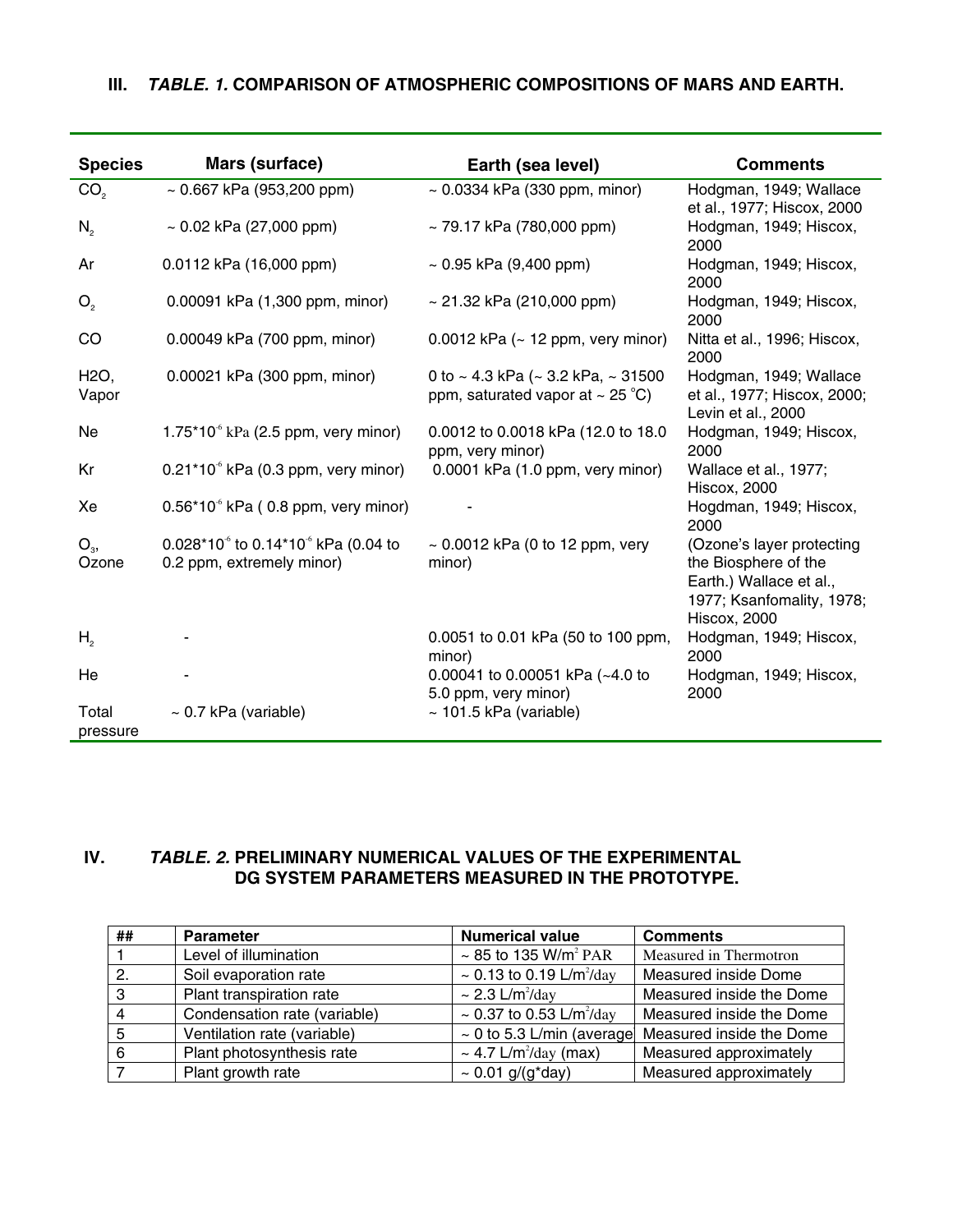#### **V. MARTIAN GREENHOUSE ATMOSPHERIC MANAGEMENT CYCLE**

# *TABLE. 3.* **SCENARIO OF MARTIAN GREENHOUSE ATMOSPHERIC MANAGEMENT CYCLE.**

| ##             | <b>Stage of implementation</b>                                                                                                                                                                                           | <b>Combining elements</b>                                                                               | <b>Description of stage</b>                                                                                                                                                                                                                         |
|----------------|--------------------------------------------------------------------------------------------------------------------------------------------------------------------------------------------------------------------------|---------------------------------------------------------------------------------------------------------|-----------------------------------------------------------------------------------------------------------------------------------------------------------------------------------------------------------------------------------------------------|
| 1              | Initiation:<br>inflation (pump in CO <sub>2</sub> );<br>preparation (add O <sub>2</sub> and<br>water, brought from the Earth<br>or collected on Mars); and<br>germination (maintain pO <sub>2</sub> in<br>the root zone) | Initiation (including inflation)                                                                        | Inflation of deployable structure by<br>using Martian CO <sub>2</sub> , and an internal<br>source of O <sub>2</sub> and water for<br>achieving the appropriate<br>pressures and atmospheric<br>composition.                                         |
| $\overline{2}$ | Atmospheric management<br>cycle                                                                                                                                                                                          | Plants photosynthesis                                                                                   | Decreasing of CO2 content due to<br>the process of photosynthesis until<br>a certain level, ~ 0.1 kPa, is<br>reached<br>Increasing of O2 content in the<br>process of photosynthesis of plants<br>till a certain level, $\sim$ 5 kPa, is<br>reached |
| 3              |                                                                                                                                                                                                                          | Removing excess oxygen<br>(Some O <sub>2</sub> will be continuously<br>required for plant respiration). | Pumping of atmosphere of<br>greenhouse to outside atmosphere<br>or storage tank (with using of<br>oxygen separator).                                                                                                                                |
| $\overline{4}$ |                                                                                                                                                                                                                          | Supplying carbon dioxide                                                                                | Pumping outside atmosphere into<br>the Greenhouse.                                                                                                                                                                                                  |
| 5              | Ethylene & Trace gases<br>removal                                                                                                                                                                                        | Elimination of toxic gases                                                                              | Filtration and catalytic oxidation<br>technologies                                                                                                                                                                                                  |

### **VI. ECONOMICAL BENEFITS FROM USING OF NATIVE MARTIAN ATMOSPHERIC RESOURCES**

# *TABLE. 4.* **COMPARISON BENEFITS FROM ISRU - ORIENTED MG (for 3 crew – members).**

| ##             | <b>Main Atmospheric</b><br><b>Constituents</b> | Mass of<br>constituents in<br>the case of MG<br>Complete<br>Closure, kg | Mass for<br><b>ISRU</b><br>oriented<br>MG, kg | <b>Estimates for</b><br>expenditures<br>during automatic<br>MG operation, kg | <b>Comments</b>                                                                                  |
|----------------|------------------------------------------------|-------------------------------------------------------------------------|-----------------------------------------------|------------------------------------------------------------------------------|--------------------------------------------------------------------------------------------------|
| 1              | Carbon Dioxide                                 | ~146                                                                    | 0                                             | $-$ ~ 146 (collected<br>in biomass from<br>outside<br>atmosphere)            |                                                                                                  |
| $\overline{2}$ | Oxygen                                         | $~1$ 78.8                                                               | ~15.8                                         | $+ -101.6$<br>(accumulation in<br>the plants<br>photosynthesis)              | Initial stock of<br>oxygen to start<br>plant<br>germination                                      |
| 3              | Water                                          | $\sim$ 300 (liquid<br>water)                                            | 0                                             | $\sim$ 0 (because of<br><b>Closed Water</b><br>Cycle)                        |                                                                                                  |
| $\overline{4}$ | Total mass of<br>constituents                  | ~524.8                                                                  | ~15.8                                         |                                                                              | Significant<br>decreasing of<br>initial stock of<br>substances for<br><b>ISRU</b> oriented<br>МG |